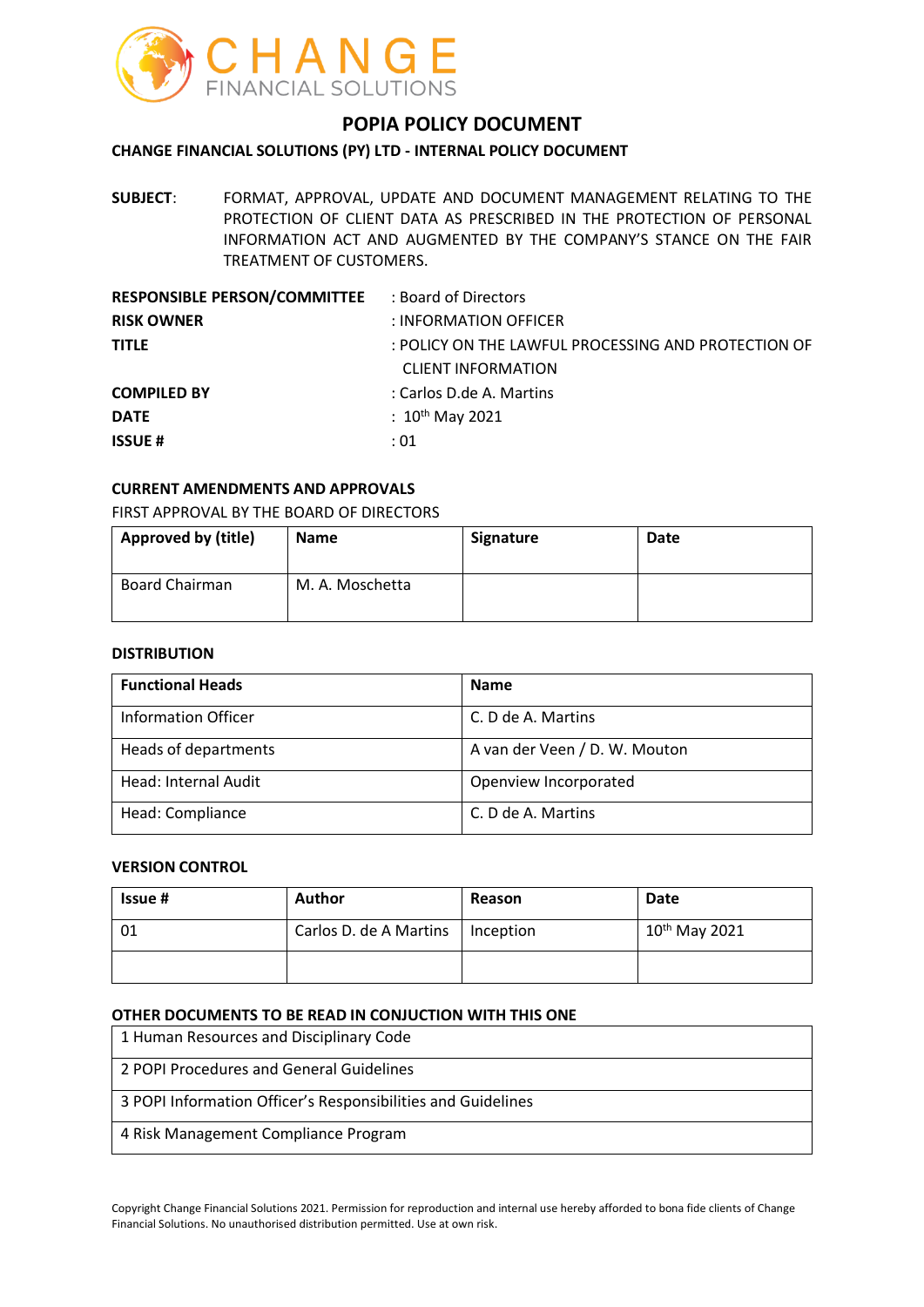#### **POLICY STATEMENT**

The development of a standard whereby adequate protection of personal client information which becomes available to Change Financial Solutions and its personnel is ensured. This is of utmost importance for the effective operations and risk management of the company. Moreover, internal control mechanisms to constantly review and measure adherence to procedure are important risk management tools and assist the company in treating our clients fairly. The absence of policy and procedure will expose the company to unnecessary risk and create a burden in respect of regulatory requirements.

We subscribe to the principles espoused in the Protection of Personal Information Act and the Constitution of South Africa in respect of:

- 1 The lawful processing of client data where we act as a responsible corporate citizen; and
- 2 The identification and allocation of accountability, where personal data is processed contrary to the prescripts of the Act.

This policy document sets our internal standard as prescribed by the Protection of Personal Information Act and our day-to-day conduct is guided by a separate procedures document issued under authority of this policy statement. In the event of a conflict between this policy document and the procedures document, the interpretation which imposes the higher obligations with regards to the fair treatment of customers shall be accepted.

### **MEANING/DEFINITIONS**

| Act          | means the Protection of Personal Information Act $-4/2013$ ;                                                                                                                                                                           |
|--------------|----------------------------------------------------------------------------------------------------------------------------------------------------------------------------------------------------------------------------------------|
| Data subject | means the person to whom personal information relates;                                                                                                                                                                                 |
| Policy       | means this policy on the lawful processing and protection of client information;                                                                                                                                                       |
| Procedure    | means a statement or number of statements, contained in a separate yet linked<br>document, the effect of which is to prescribe those things that must be done or<br>omitted in order to ensure adherence with this policy and the Act; |
| Processing   | means any operation or activity or any set of operations, whether or not by automatic<br>means, concerning personal information, including-                                                                                            |
|              | $(a)$ the collection, receipt, recording, organisation, collation, storage, updating or<br>modification, retrieval, alteration, consultation or use;                                                                                   |
|              | (b) dissemination by means of transmission, distribution or making available in any<br>other form; or                                                                                                                                  |
|              | (c) merging, linking, as well as restriction, degradation, erasure or destruction of<br>information;                                                                                                                                   |

### **SCOPE AND APPLICATION**

This policy shall apply in respect of:

### I COLLECTION AND RETENTION OF QUALITY DATA FOR A SPECIFIC PURPOSE

in that we have to ensure that we collect data only if:

1 We have a defined specific purpose that relates to our business;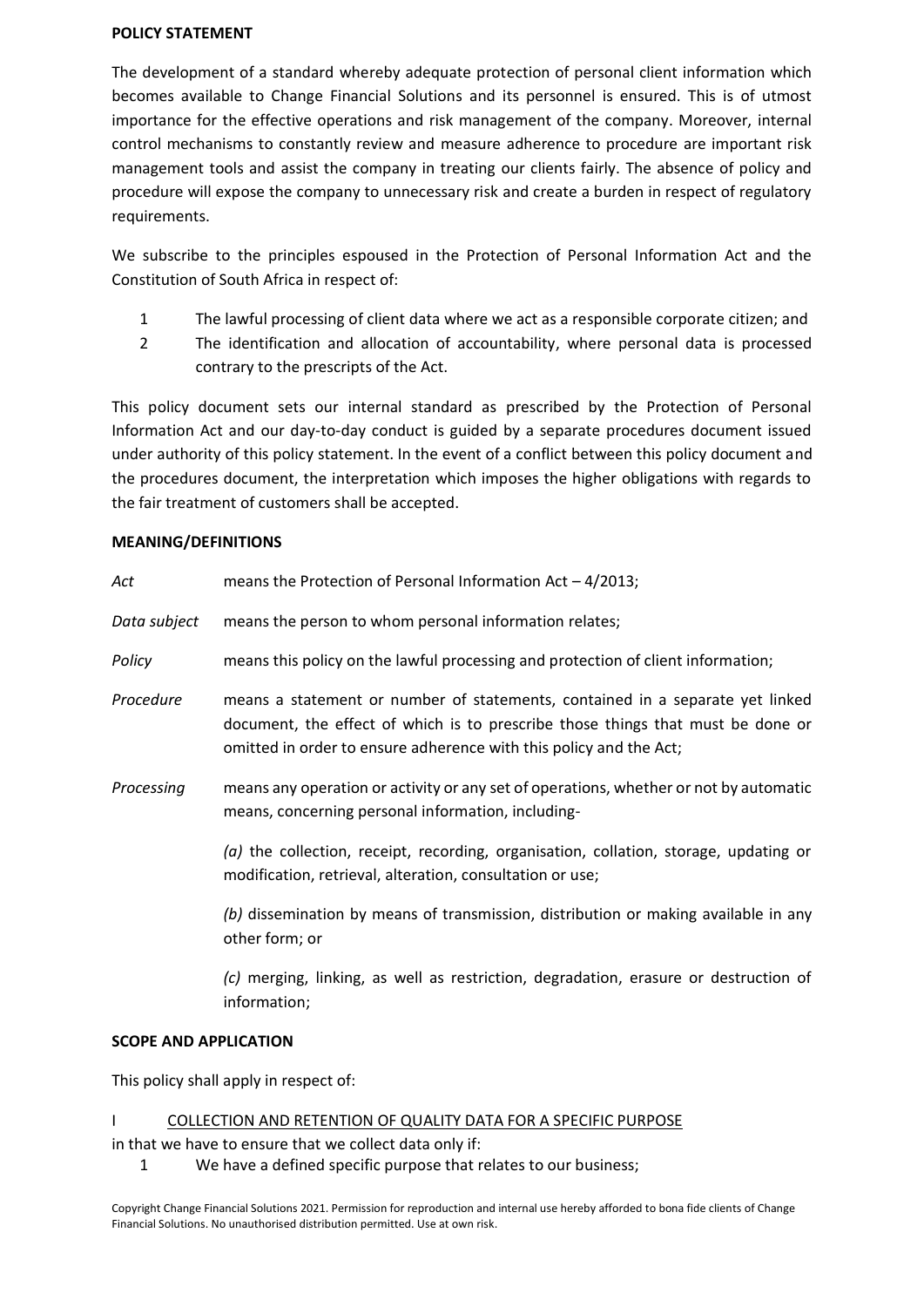- 2 The data subject has been made aware of our data collection activities and purpose and does not object thereto, or the data is in the public domain;
- 3 Data collected by us are of the highest quality in the circumstances so as to avoid unnecessary mistakes and/or inconvenience to the data subject;
- 4 We retain records only for as long as reasonable for the original purpose of longer if required by law or purely for historical analysis purposes;
- 5 and destroy records in a comprehensive and responsible manner when they are no longer required to be kept.

# II THE LAWFUL PROCESSING OF PERSONAL INFORMATION

in that the following conditions for processing of personal information must be met prior to any processing of personal data:

- 1 The purpose of use of the data and the manner in which data was obtained are lawful;
- 2 The use of the data does not infringe on the privacy of the client;
- 3 The extent of the data obtained is commensurate with the purpose for which it is being processed; and
- 4 The data subject's consent was obtained or processing is otherwise necessitated to comply with laws;
- 5 We shall obtain data directly from the data subject unless required by law to obtain data from another source; and
- 6 Where we obtain data from another source such as third party processors, we shall have a written agreement in place with such providers:

And bearing in mind that the data subject may at any time object to our processing of such data, in which case we must stop unless precluded to do so by law.

## III TRANSPARENCY OF OUR ACTIVITIES

in that we must ensure that data subjects, prior to the collection of data:

- 1 Are able to, based on information provided by us in our manual published under the Promotion of Access to Information Act, assess the type of information we collect and hold on them;
- 2 Are informed by us that we are the responsible party collecting and holding data about them as well as our reason for doing so;
- 3 Are informed whether they are obliged, under any law, or otherwise voluntarily disclose the data to us and any other rights they may have, including the right to object and to lodge a complaint with the Regulator appointed under the Act.

# IV PROTECTION OF DATA

- 1 We shall ensure that data in our possession is secure and confidential so as to protect us against loss, unlawful access or accidental destruction of data.
- 2 In so doing, we shall take measures to incorporate data protection in our risk management framework and adapt our risk management practices so as to align them, insofar as data protection is concerned, with generally accepted data security practices and procedures.
- 3 We shall ensure that any service provider to whom we outsource any aspect relating to data collection abides by the terms of this policy.
- 4 We shall ensure, in the event of a breach of security regarding data that we notify the Regulator and the affected data subjects as soon as reasonably possible, by such means and media as are appropriate in the circumstances to enable them to take steps to protect their interests.